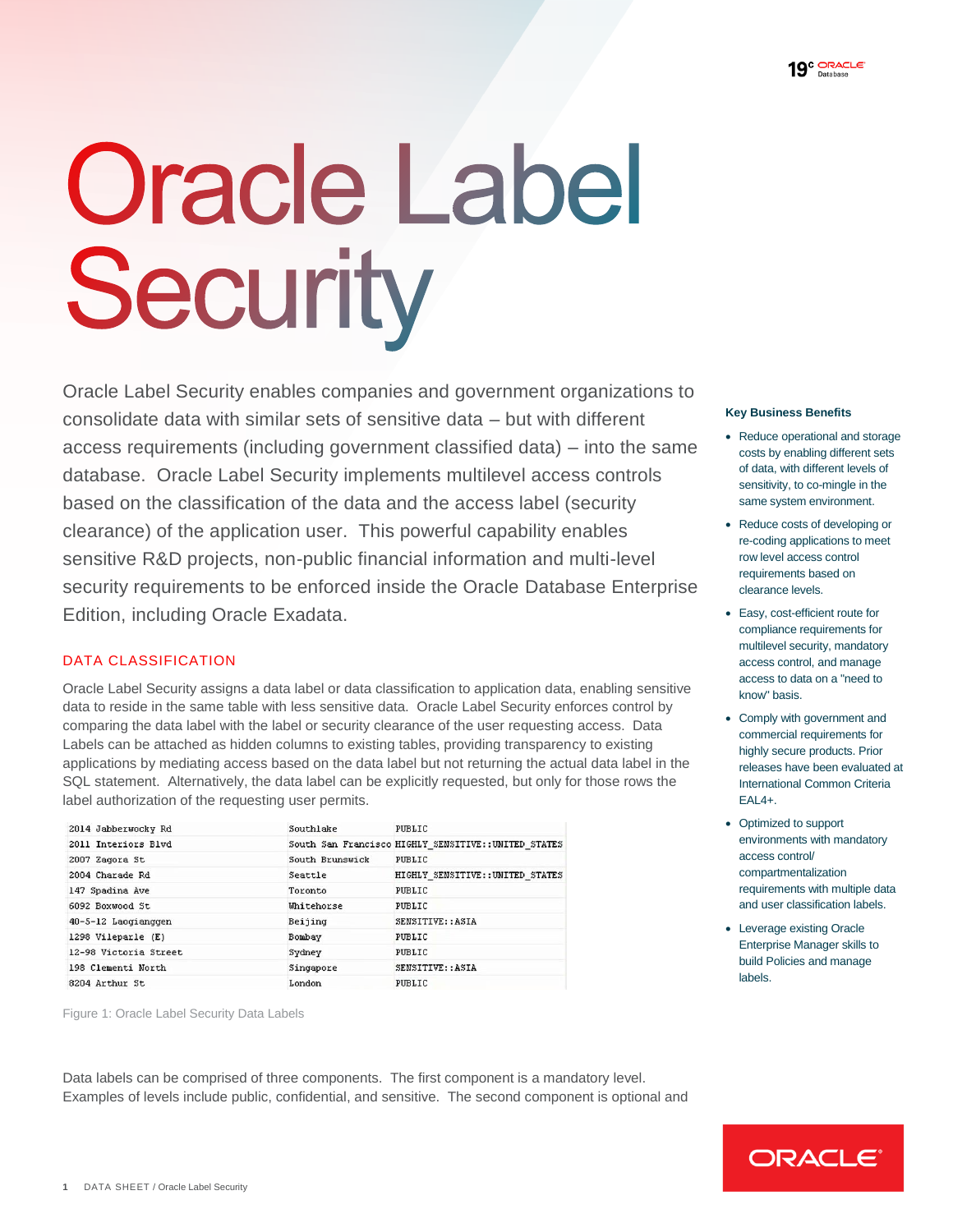is known as a compartment. Multiple compartments can be assigned to a data label and are used to accounts might contain the compartment VIP. The third and final component of a label is optional and is known as a group. Examples of groups include organizations or territories such as office of the CEO, AMERICAS, and Europe. Labels will always include a level, and may contain zero or more enforce additional special access requirements. For example, a data label protecting special customer **Key Features** groups and/or compartments.

## USER LABELS AND ACCESS MEDIATION

 A user label consists of a maximum and minimum levels, compartments and groups. When a user authenticates to the Oracle Database, Oracle Label Security initializes the user label. For applications can be used by the application to tell Label Security who the user really is. Oracle Label Security write operations, or both. When mediating access, Oracle Label Security first compares the user level with the level assigned to the data label. Second, it checks to see that the user has at least one of the groups assigned to the data label. Third, it checks to see that the user has all of the compartments assigned to the data label. For example, a data label of Sensitive:VIP:Executive,CEO would require a that do not use physical database users, Oracle Label Security provides a built-in proxy capability that provides flexible enforcement controls, enabling access control to be enforced on read operations, user to have access to Sensitive data, the VIP compartment and either the Executive or CEO groups.



Figure 2: User labels and access mediation

## ASSIGNING DATA LABELS

 Prior to creating a data label, the valid label components are defined and stored inside the Oracle data dictionary using Oracle Enterprise Manager. Data labels can be automatically assigned to table rows using a labeling function or the user's current session label. Labeling functions enable the data labels the actual label in the insert statement using either the numeric label tag or the char\_to\_label function. each row. The function label\_to\_char can be used to convert a numeric label tag to its external or text Data labels are comprised of a sensitivity level, zero or more compartments, and zero or more groups. to be computed based on different application attributes. Labels can also be assigned by specifying For low storage overhead, Oracle Label Security uses a numeric tag to represent the data label on version.

## LABEL SECURITY AND EU GDPR

 request an organization to stop processing their data – *Restriction of Processing*. In such cases, the Under the European Union Data Protection Regulation (EU GDPR), data subjects have the right to

- Data access enforcement is implemented in the database to ensure access control policies are enforced regardless of how and where data is accessed.
- Proxy authorization and built-in access control logic eliminates the requirement to code complex rules into applications
- Dozens of out of the box label functions, including the least upper bound (LUB) and merge label functions
- Hidden columns for data labels
- Flexible and granular enforcement controls, enabling enforcement on READ, UPDATE, INSERT and DELETE operations
- Enable Trusted Stored Procedures by assigning privileges such as FULL or READ
- Supports assignment of label authorizations to non-database users such as application users, IP addresses and other factors
- Integrated with Oracle Database Vault to use security labels as factors for trusted paths
- Integrated with Real Application Security to allow labels to be assigned to Real Application Security users

### **Related Products**

 Oracle Database 19c Defense-In-Depth Security Solutions:

- Oracle Advanced Security
- Oracle Key Vault
- Oracle Data Masking and Subsetting Pack
- Oracle Audit Vault and Database Firewall
- Oracle Database Security Assessment Tool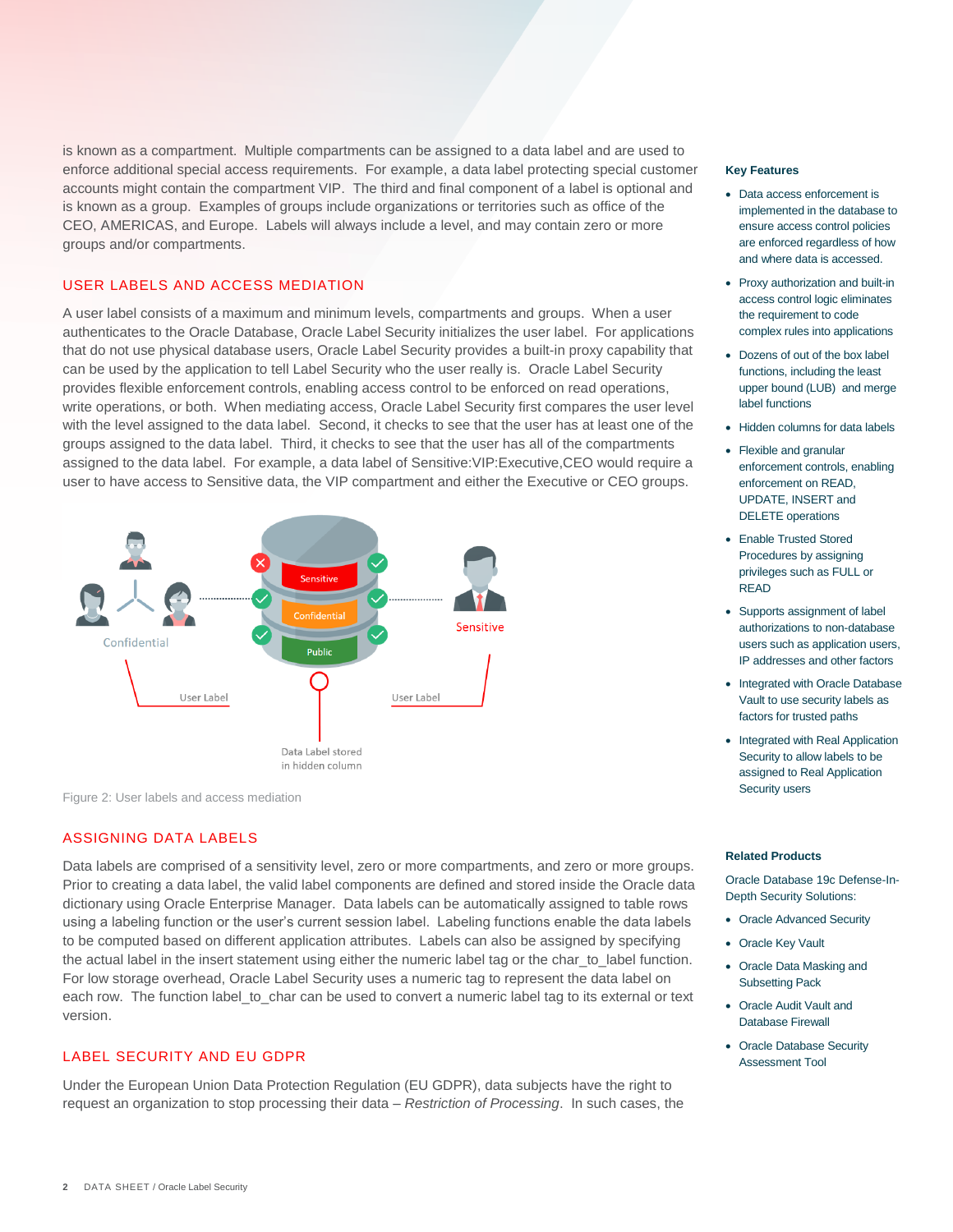Depending on the application and schema design, the use of application customization, or use of Oracle Label Security may be appropriate. Label Security can be used to attach security related organization will need to design a control to block individual records from continued processing. metadata to individual data rows. Labels can then be used to control if a row can be further processed (access control).

Another use case under EU GDPR scope is using Oracle Label Security for *Consent* management. In this case, data labels can be used to store users' consent definitions.

The EU GDPR's *right for erasure* can also benefit from Oracle Label Security and its data-labeling feature. A process could label rows "to be forgotten" that could be later processed by a data erasure procedure.

## MANAGEABILITY

 tables to be easily managed. Multiple Label Security policies can exist in the same database. Oracle Label Security policies, data labels, user labels and protected tables can be managed using Oracle Enterprise Manager. Integration with Oracle Internet Directory enables Oracle Label Security policies, data labels and user labels to be centrally managed for an entire enterprise. Policy based administration enables data labels, user labels, enforcement options and protected